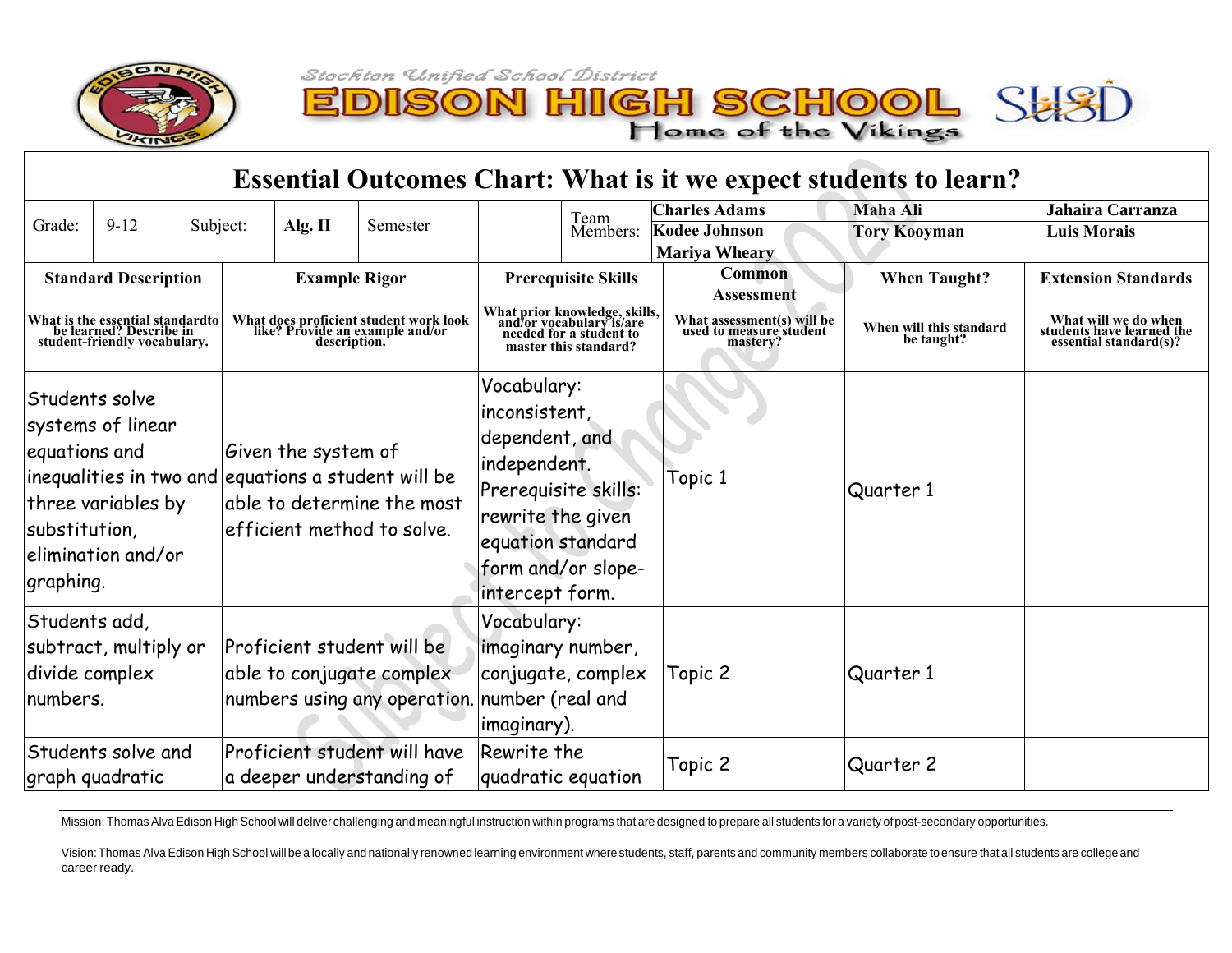

Stockton Unified School District **N HIGH SCHOO** 



Home of the Vikings

SHS

Mission: Thomas Alva Edison High School will deliver challenging and meaningful instruction within programs that are designed to prepare all students for a variety of post-secondary opportunities.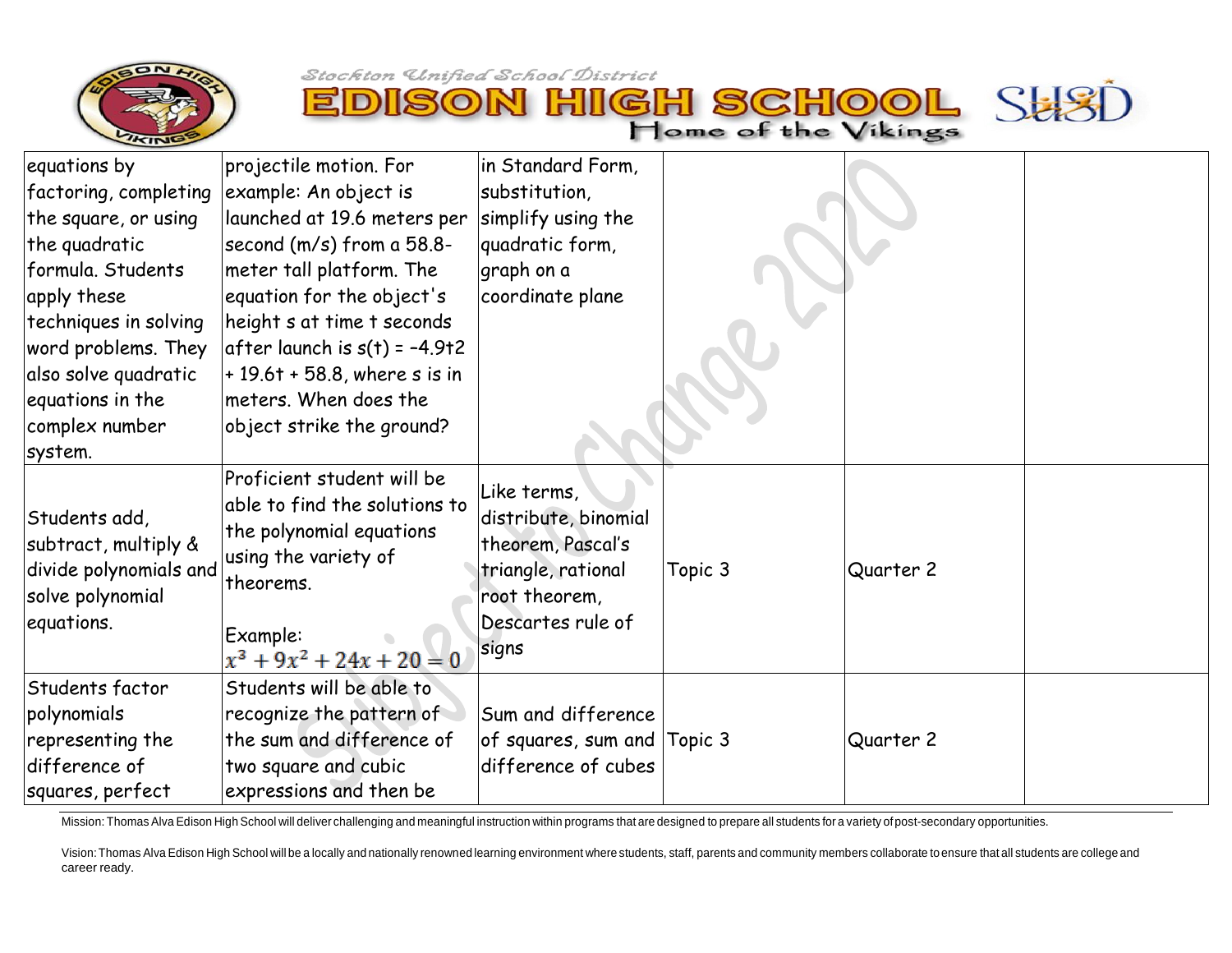

EDISON HIGH SCHOOL SHSI

| the sum and<br>difference of two                                                                                                                                                                                                                                             | square trinomials, and able to factor and use as a<br>tool to solve.                                                                                                                                                                                                                                                                           |                                                                                                              |           |           |  |
|------------------------------------------------------------------------------------------------------------------------------------------------------------------------------------------------------------------------------------------------------------------------------|------------------------------------------------------------------------------------------------------------------------------------------------------------------------------------------------------------------------------------------------------------------------------------------------------------------------------------------------|--------------------------------------------------------------------------------------------------------------|-----------|-----------|--|
| cubes.                                                                                                                                                                                                                                                                       | Example: $27x^3 + 125 = 0$                                                                                                                                                                                                                                                                                                                     |                                                                                                              |           |           |  |
| Students add,<br>subtract, multiply,<br>divide, reduce, and<br>evaluate rational<br>expressions with<br>monomial and<br>polynomial<br>denominators and<br>simplify complicated<br>rational expressions,<br>including those with<br>negative exponents in<br>the denominator. | Proficiently measured when<br>students read a real life<br>work problem, setup the<br>problem and solve. Example:<br>Two hoses work together to<br>fill a pool. It takes 7 hours<br>for the pool to be filled by<br>both hoses. One hose takes<br>12 hours more than the<br>other. How long does it<br>take for each hose to fill<br>the pool? | Lowest common<br>denominator (LCD),<br>undefined,<br>restriction on the<br>variable, extraneous<br>solutions | Topic 4/5 | Quarter 3 |  |
| Solve and graph<br>radicals                                                                                                                                                                                                                                                  | Example:<br>$2\sqrt{x-1}-\sqrt{26}+x=0$ root, cross-multiply                                                                                                                                                                                                                                                                                   | Square root, cube                                                                                            | Topic 4/5 | Quarter 3 |  |

Mission: Thomas Alva Edison High School will deliver challenging and meaningful instruction within programs that are designed to prepare all students for a variety ofpost-secondary opportunities.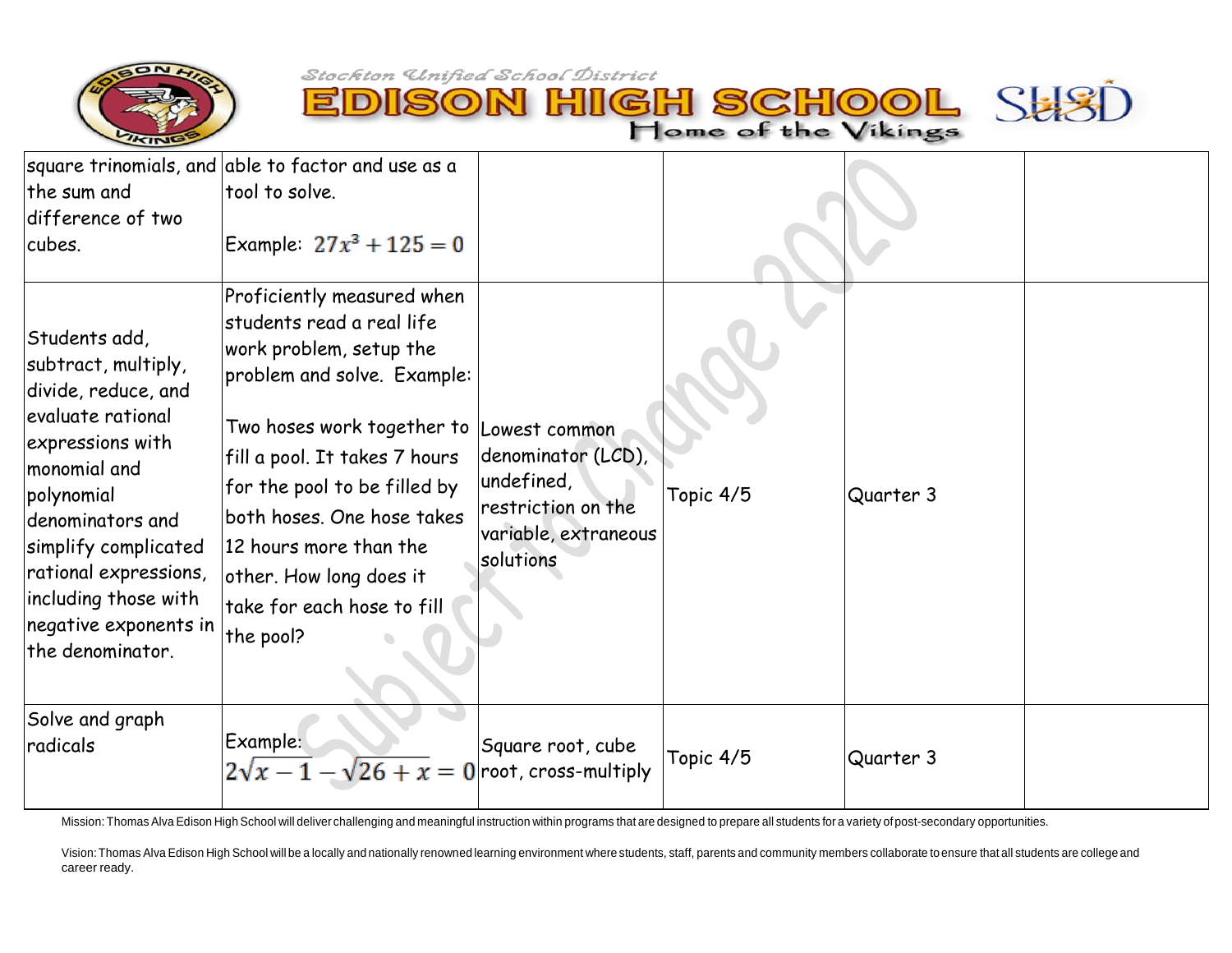巨

D



SON HIGH SCHOOL SHSI

| Students use the<br>inverse relationship<br>between exponents<br>and logarithms to<br>solve problems<br>involving logarithms<br>and exponents. | The bacteria count in a<br>heated swimming pool is<br>1500 bacteria per cubic<br>centimeter on Monday<br>morning at 8 AM, and the<br>count doubles each day<br>thereafter. What bacteria<br>count can you expect on<br>Wednesday at 8 AM?                                                                                                                                                                                  | Logarithm, common<br>log, natural log, | Topic 6 | Quarter 3 |  |
|------------------------------------------------------------------------------------------------------------------------------------------------|----------------------------------------------------------------------------------------------------------------------------------------------------------------------------------------------------------------------------------------------------------------------------------------------------------------------------------------------------------------------------------------------------------------------------|----------------------------------------|---------|-----------|--|
| of fractional<br>exponents to solve<br>problems involving<br>exponential growth<br>and decay.                                                  | The half-life of caffeine is<br>5 hours; this means that<br>approximately $\frac{1}{2}$ of the<br>caffeine in the bloodstream<br>Students use the laws is eliminated every 5 hours.<br>Suppose you drink a can of<br>Instant Energy, a 16-ounce<br>energy drink that contains<br>80 mg of caffeine. Suppose<br>the caffeine in your<br>bloodstream peaks at 80 mg.<br>How much caffeine will<br>remain in your bloodstream | <b>Exponential Growth</b><br>and Decay | Topic 6 | Quarter 3 |  |

Mission: Thomas Alva Edison High School will deliver challenging and meaningful instruction within programs that are designed to prepare all students for a variety of post-secondary opportunities.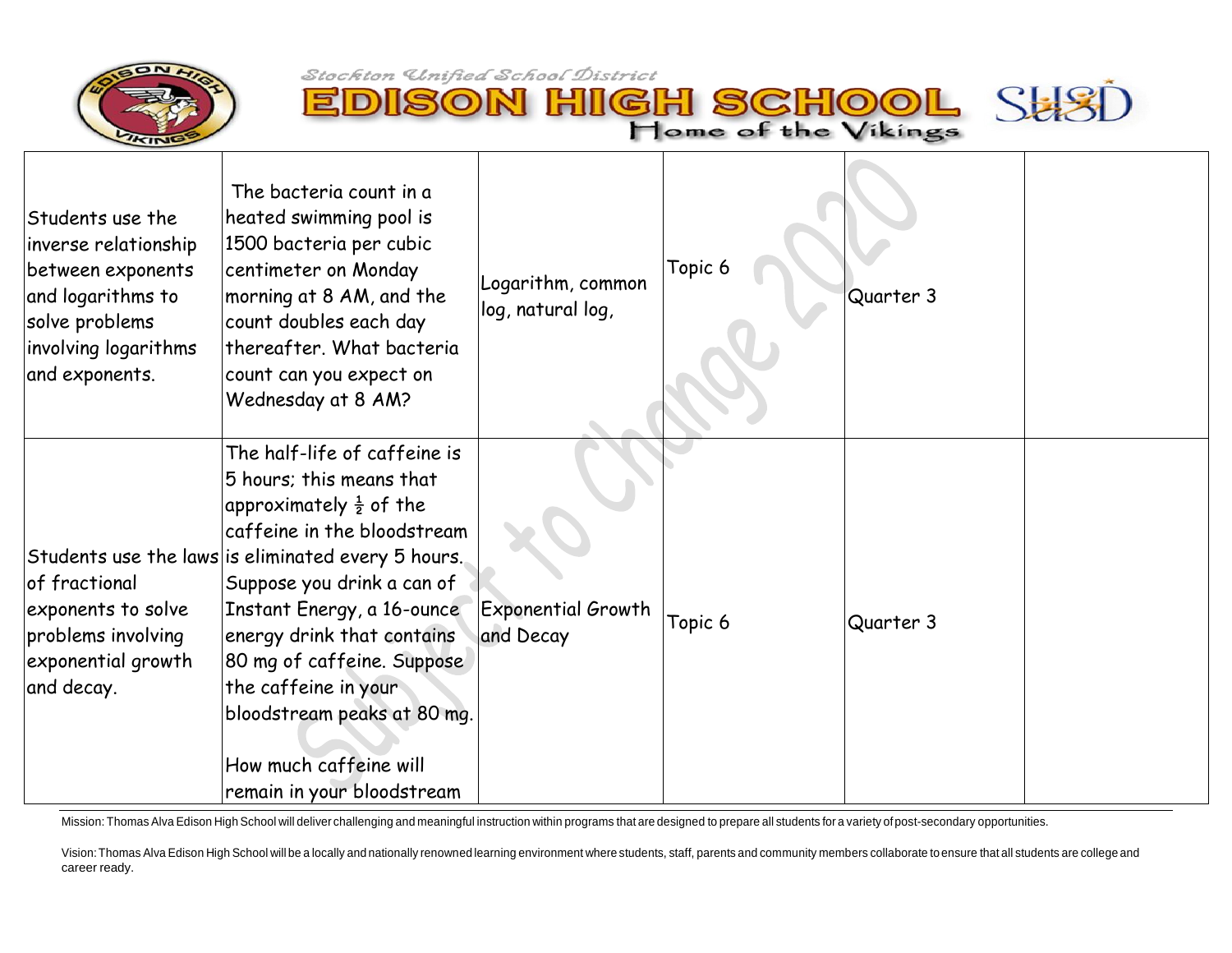



|                                                                                                                                                                                                                 | after 5 hours? 10 hours? 1<br>hour? 2 hours? Record your<br>answers in the table. Explain<br>how you came up with your<br>answers.                                               |                                                                                                                                      |         |           |  |
|-----------------------------------------------------------------------------------------------------------------------------------------------------------------------------------------------------------------|----------------------------------------------------------------------------------------------------------------------------------------------------------------------------------|--------------------------------------------------------------------------------------------------------------------------------------|---------|-----------|--|
| Students will extend<br>the domain of<br>trigonometric<br>functions using the<br>unit circle, model<br>periodic phenomena<br>with trigonometric<br>functions.                                                   | Graph $y = \text{sine } 2x$<br>Students will have to recall<br>specific values on the unit<br>circle. For example: cosine<br>$60^\circ$ , tan $135^\circ$                        | Sine, cosine,<br>tangent, secant,<br>cosecant, cotangent, Topic 7<br>period, shift graph<br>up, down, left or<br>right               |         | Quarter 4 |  |
| Students will derive<br>and use formulas for<br>the sum and the nth<br>term of arithmetic<br>and geometric<br>sequence and series.<br>Students will derive<br>formulas for the<br>infinite geometric<br>series. | In a store display there are Arithmetic series<br>29 cans on the bottom row,<br>if the top row has 3 cans,<br>how many cans are there<br>total? There are eight rows<br>of cans. | and sequence,<br>infinite and finite,<br>geometric series<br>and sequence,<br>summation,<br>recursive formula,<br>Fibonacci sequence | Topic 8 | Quarter 4 |  |
| Students use the                                                                                                                                                                                                |                                                                                                                                                                                  | Probability, sample                                                                                                                  | Topic 9 | Quarter 4 |  |

Mission: Thomas Alva Edison High School will deliver challenging and meaningful instruction within programs that are designed to prepare all students for a variety of post-secondary opportunities.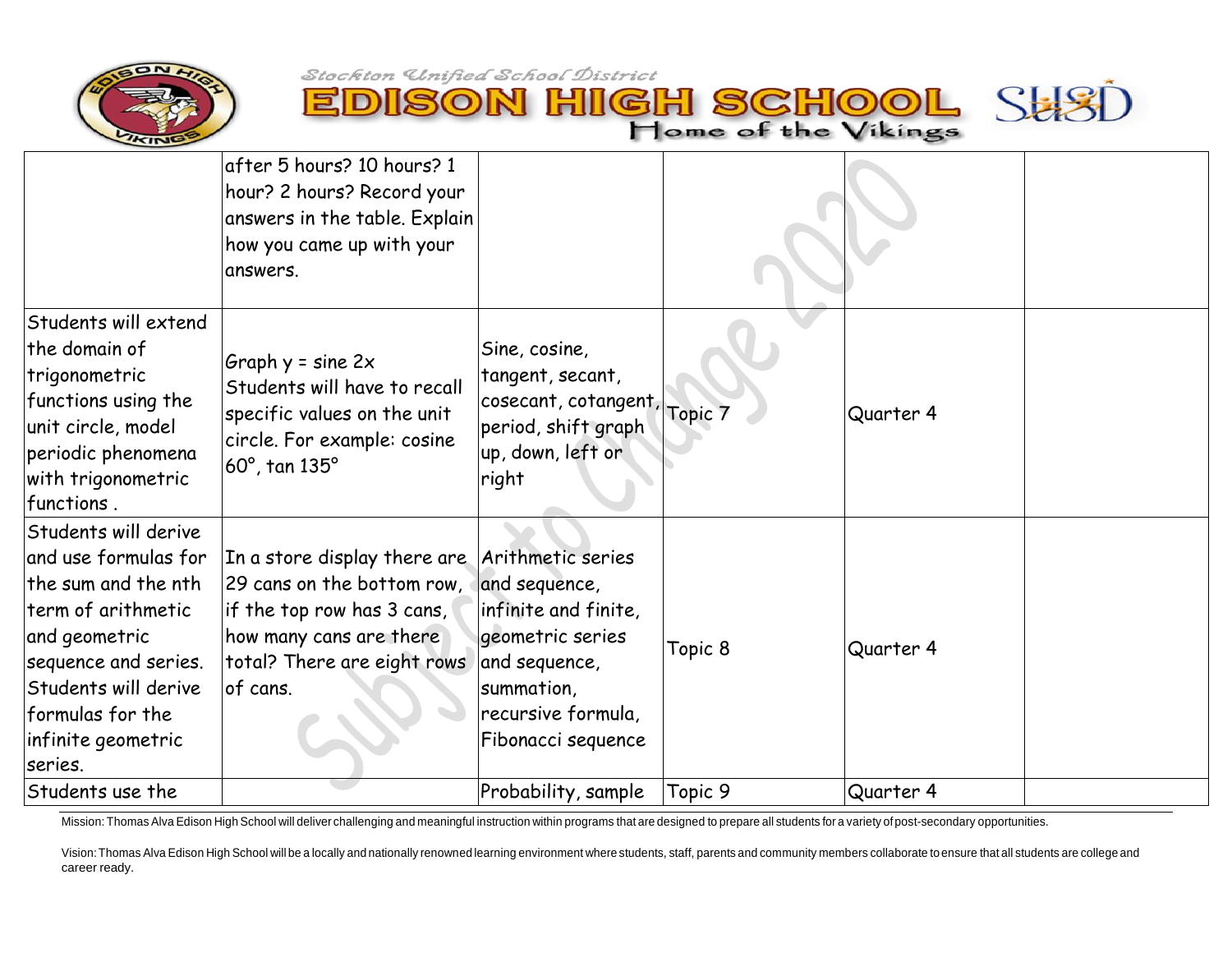

巨

D



| definition of<br>independent events<br>and the rules for<br>addition,<br>multiplication, and<br>complementation to<br>solve for probabilities<br>of particular events in | Example:<br>You have 6 books in your<br>backpack. Three are<br>novels, two are non-fiction<br>and one is a poetry book.<br>Today you grab one book<br>from the backpack<br>without looking and return                                                                       | space, outcome,<br>independent and<br>dependent events |         |           |  |
|--------------------------------------------------------------------------------------------------------------------------------------------------------------------------|-----------------------------------------------------------------------------------------------------------------------------------------------------------------------------------------------------------------------------------------------------------------------------|--------------------------------------------------------|---------|-----------|--|
| finite sample spaces.                                                                                                                                                    | it later. Tomorrow you do<br>the same thing.<br>What is the<br>$\alpha$<br>probability that you<br>grab a novel both<br>days?                                                                                                                                               |                                                        |         |           |  |
| Students use the<br>definition of<br>conditional<br>probability to solve<br>for probabilities in<br>finite sample spaces.                                                | Example:<br>A student made the<br>following observations about<br>the weather in his<br>hometown. On 30% of the<br>days, the sky was mostly<br>clear. During the mostly<br>clear days, it rained 5% of<br>the time. During the cloudy<br>days it rained 34% of the<br>time. | Conditional<br>probability, finite<br>sample space     | Topic 9 | Quarter 4 |  |

Mission: Thomas Alva Edison High School will deliver challenging and meaningful instruction within programs that are designed to prepare all students for a variety ofpost-secondary opportunities.